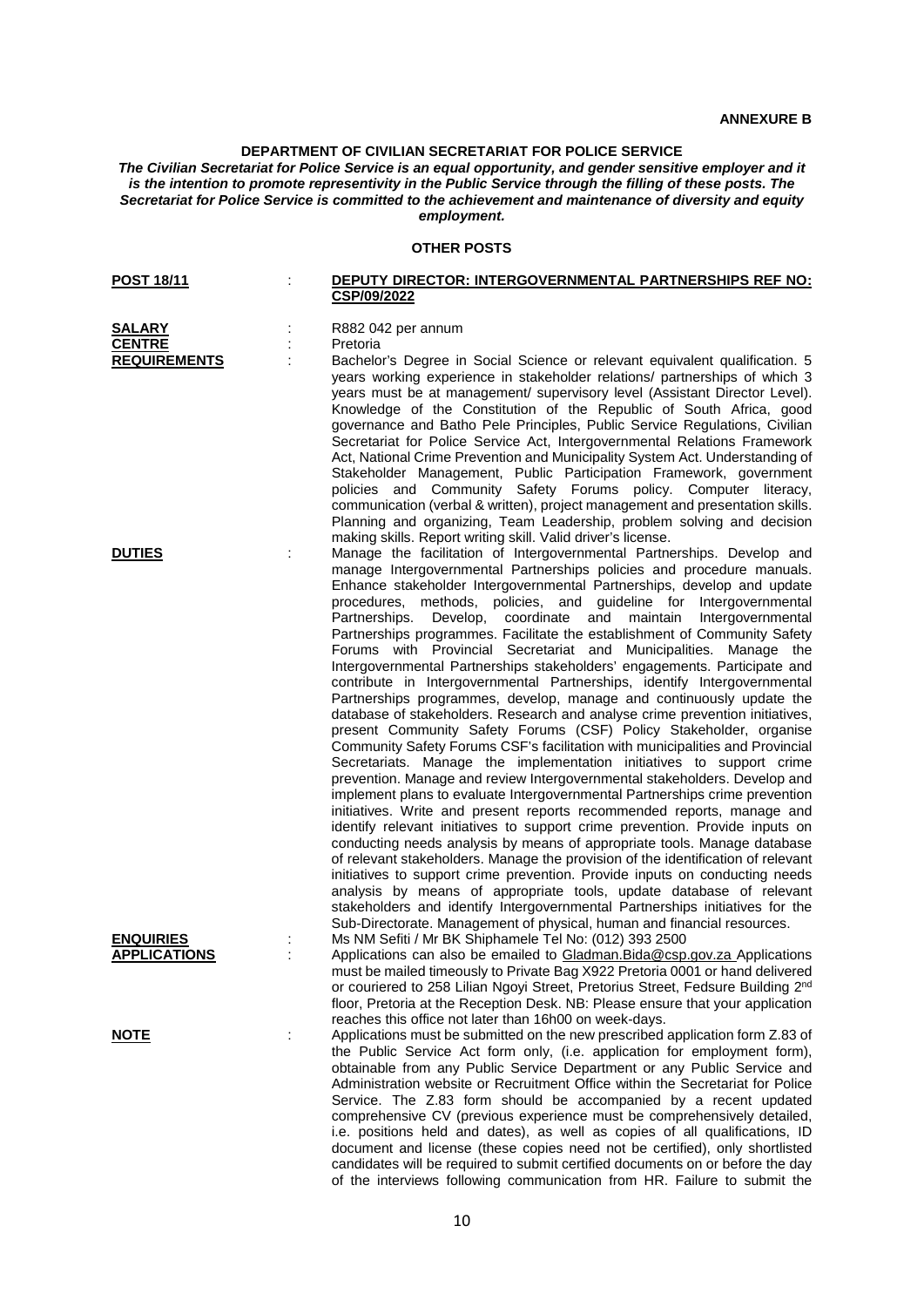requested documents/information will result in your application not being considered. Failure to comply with this requirement will result in the candidate being disqualified. Correspondence will be limited to shortlisted candidates only. If you have not been contacted within three months of the closing date of this advertisement, please accept that your application was unsuccessful. All shortlisted candidates for posts will be subjected to a technical competency exercise that intends to test relevant technical elements of the job, the logistics of which will be communicated by the Department. Following the interview and technical exercise, the selection panel will recommend the most suitable candidate. Short-listed candidates will be subjected to a security clearance. The Secretary for Police Service has the right not to fill the post. All posts are based in Pretoria. Preference will be given to youth, people with disability and women in accordance with our employment equity.<br>03 June 2022

#### **POST 18/12 ASSISTANT DIRECTOR: INVESTIGATION: OFFICE OF THE DPCI JUDGE REF NO: CSP/12/2022**

The Office of the Directorate for Priority Crimes Investigation Judge (DPCI Judge)

**SALARY** : R477 090 per annum

: Cape Town

National Diploma or Bachelor Degree in Law / Policing or equivalent qualification. 3-5 years' working experience in the management of criminal investigations. Knowledge and understanding of the Criminal Law, Criminal Procedure and Law of Evidence. Knowledge of the Constitution of the Republic of South Africa, good governance and Batho Pele Principles. Knowledge of the investigative system and procedures, Knowledge of Human Rights and government's broad transformation objectives and initiatives, Performance Management and Development System in the Public Service. Understanding the confidentiality of documents. Knowledge of Government prescripts. Public Finance Management Act. Computer literacy, communication (verbal & written) skills, presentation skills, planning and organizing skills. Analytical and decision making skills, problem solving skills, influential skills.

**DUTIES** : Conduct investigations into complaints from the public into serious and unlawful infringement of rights by the Directorate for Priority Crime Investigation (DPCI), also known as the Hawks. Gather all relevant information pertaining to investigations. Analyse complaints and advice on complaints falling within the DPCI Judge's mandate. Interview witnesses, respondents and obtain affidavits. Collect and safeguard evidence, compile investigation reports on complaints for consideration by the Judge. Brief the Judge on the imminent action required. Receive, classify and acknowledge receipt of complaints and also send written acknowledgement letters to complainants. Register complaints and investigations. Allocate case numbers to complaints and investigations and also attend to the classification and registration of complaints on the DPCI database. Provide support to the Judge in engagements with departmental stakeholders and role-players. Draft routine submissions/reports and make notes and/or recommendations to the Judge. Collect, analyse and collate information requested by the Judge.

**ENQUIRIES** : Ms NM Sefiti / Mr BK Shiphamele Tel No: (012) 393 2500 Applications can also be emailed to [Sheerine.More@csp.gov.zaA](mailto:Sheerine.More@csp.gov.za)pplications must be mailed timeously to Private Bag X922 Pretoria 0001 or hand delivered or couriered to 258 Lilian Ngoyi Street, Pretorius Street, Fedsure Building 2<sup>nd</sup> floor, Pretoria at the Reception desk. NB: Please ensure that your application reaches this office before 17h00 on week days.

**NOTE** : The Office of the Directorate for Priority Crimes Investigation Judge (DPCI) Judge) is an Institution headed by a retired Judge (S17L(1) (a) and (4) of the SAPS Act, 68 of 1995) to exercise judicial oversight over the investigations conducted by members of the DPCI Police (also known as the Hawks) in circumstances in which members of the public lay complaints that their rights have been violated; and to prevent or address any undue political, or any other nature, interference or influence with the functioning of the Hawks. Note: Applications must be submitted on the new prescribed application form Z.83 of the Public Service Act form only, (i.e. application for employment form), obtainable from any Public Service Department or any Public Service and Administration website or Recruitment Office within the Secretariat for Police Service. The Z.83 form should be accompanied by a recent updated

**CLOSING DATE** :

| <b>SALARY</b>       |
|---------------------|
| <b>CENTRE</b>       |
| <b>REQUIREMENTS</b> |

11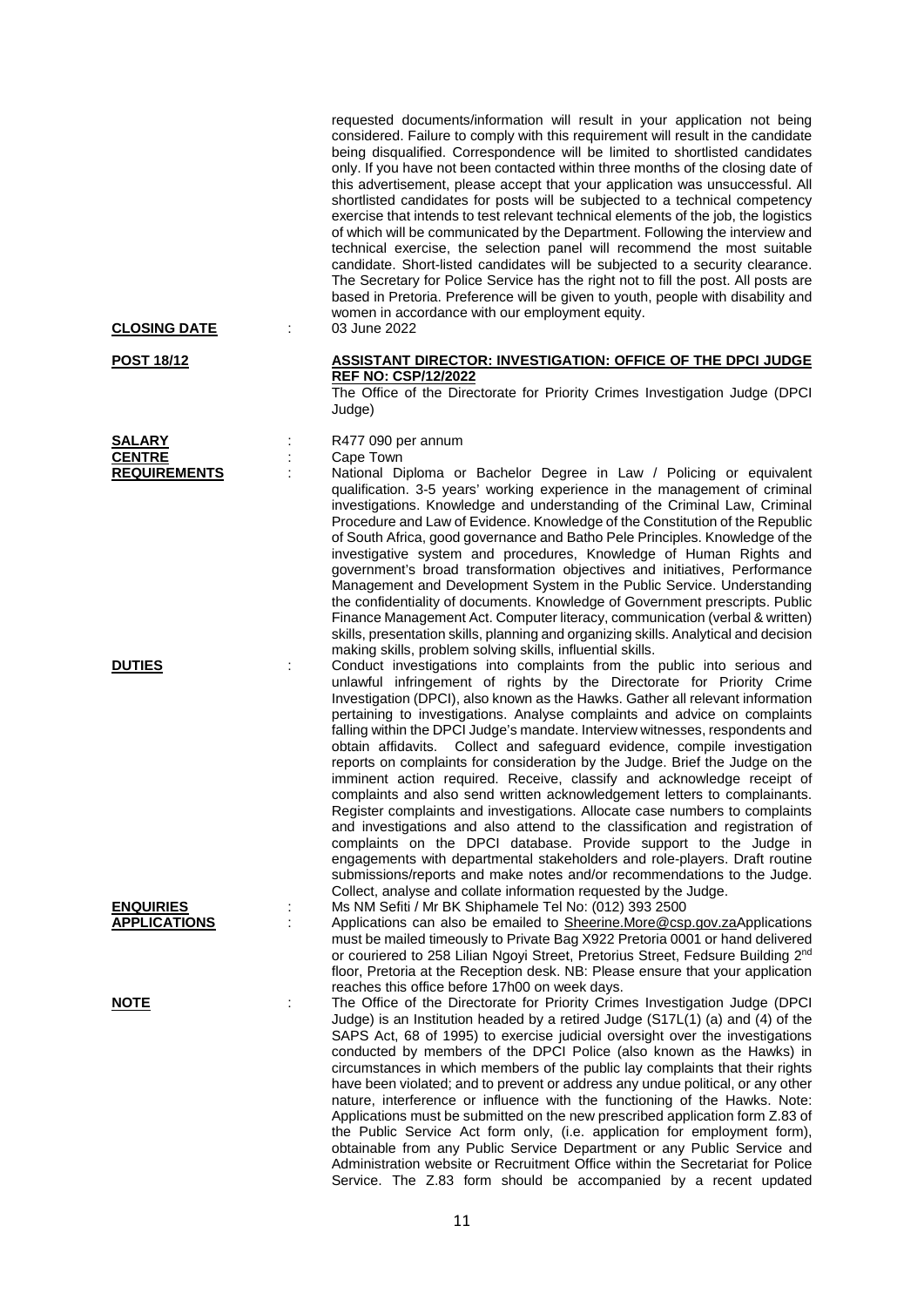comprehensive CV (previous experience must be comprehensively detailed, i.e. positions held and dates), as well as copies of all qualifications, ID document and license (these copies need not be certified), only shortlisted candidates will be required to submit certified documents on or before the day of the interviews following communication from HR. Failure to submit the requested documents/information will result in your application not being considered. Failure to comply with this requirement will result in the candidate being disqualified. Correspondence will be limited to shortlisted candidates only. If you have not been contacted within three months of the closing date of this advertisement, please accept that your application was unsuccessful. All shortlisted candidates for posts will be subjected to a technical competency exercise that intends to test relevant technical elements of the job, the logistics of which will be communicated by the Department. Following the interview and technical exercise, the selection panel will recommend the most suitable candidate. Short-listed candidates will be subjected to a security clearance. Preference will be given to youth, people with disability and women in accordance with our employment equity. The Office of the Directorate for Priority Crimes Investigation Judge has the right not to fill the post. The Post of Assistant Director: Investigation is based in Cape Town.

#### **POST 18/13** : **SENIOR ADMINISTRATION OFFICER REF NO: CSP/10/2022**

**SALARY** : R321 543 per annum

**CENTRE** : Pretoria

**REQUIREM REQUIRE IS NATIONAL DEGRIPT** Diploma/ Degree in Public Administration or equivalent qualification. 2-3 years' experience in Secretarial/ Office Administration or Personal Assistant field. Knowledge of the Constitution of the Republic of South Africa, Public Service Regulations, Public Finance Management Act. Treasury Regulations, Supply Chain Management procedures and Personnel Performance Management Systems. Computer literacy, strong communication (verbal & written) skills. Presentation skills, planning and organizing skills. Ability to interact with all functions & levels including top management and facilitation skills. An analytical approach to problem solving, confidentiality, integrity and honesty. Ability to work under pressure and work long hours. Driver's License.

**DUTIES** : Provide executive administrative support, ensure an effective flow of information and documents to and from the office of the Head of Department. Coordinate travel arrangements, schedule and manage appointments. Coordinate and administer leave register and telephone accounts for the Office of the Head of Department. Prepare briefing notes for the Head of Department, safekeeping of all documentation. Provide logistical support services, process and submit subsistence and travel claims. Handle queries from internal and external clients. Manage the budget of the office of the Head of Department, monitor expenditure and alert the Head of Department of possible over and under spending, keep a record of expenditure and other financial commitments. Check and verify financial reports, compilation of various submissions/ memoranda and responses in relation to the disbursement function. Oversee effective, efficient and economical utilisation of the funds.

**ENQUIRIES** : Ms NM Sefiti / Mr BK Shiphamele Tel No: (012) 393 2500 **APPLICATIONS** : Applications can also be emailed to [Rembani.Ambani@csp.gov.zaA](mailto:Rembani.Ambani@csp.gov.za)pplications must be mailed timeously to Private Bag X922 Pretoria 0001 or hand delivered or couriered to 258 Lilian Ngoyi Street, Pretorius Street, Fedsure Building 2<sup>nd</sup> floor, Pretoria at the Reception Desk. NB: Please ensure that your application reaches this office not later than 16h00 on week-days.

**NOTE** : Applications must be submitted on the new prescribed application form Z.83 of the Public Service Act form only, (i.e. application for employment form), obtainable from any Public Service Department or any Public Service and Administration website or Recruitment Office within the Secretariat for Police Service. The Z.83 form should be accompanied by a recent updated comprehensive CV (previous experience must be comprehensively detailed, i.e. positions held and dates), as well as copies of all qualifications, ID document and license (these copies need not be certified), only shortlisted candidates will be required to submit certified documents on or before the day of the interviews following communication from HR. Failure to submit the requested documents/information will result in your application not being

**CLOSING DATE** :

| <b>SALARY</b>       |
|---------------------|
| <b>CENTRE</b>       |
| <b>REQUIREMENTS</b> |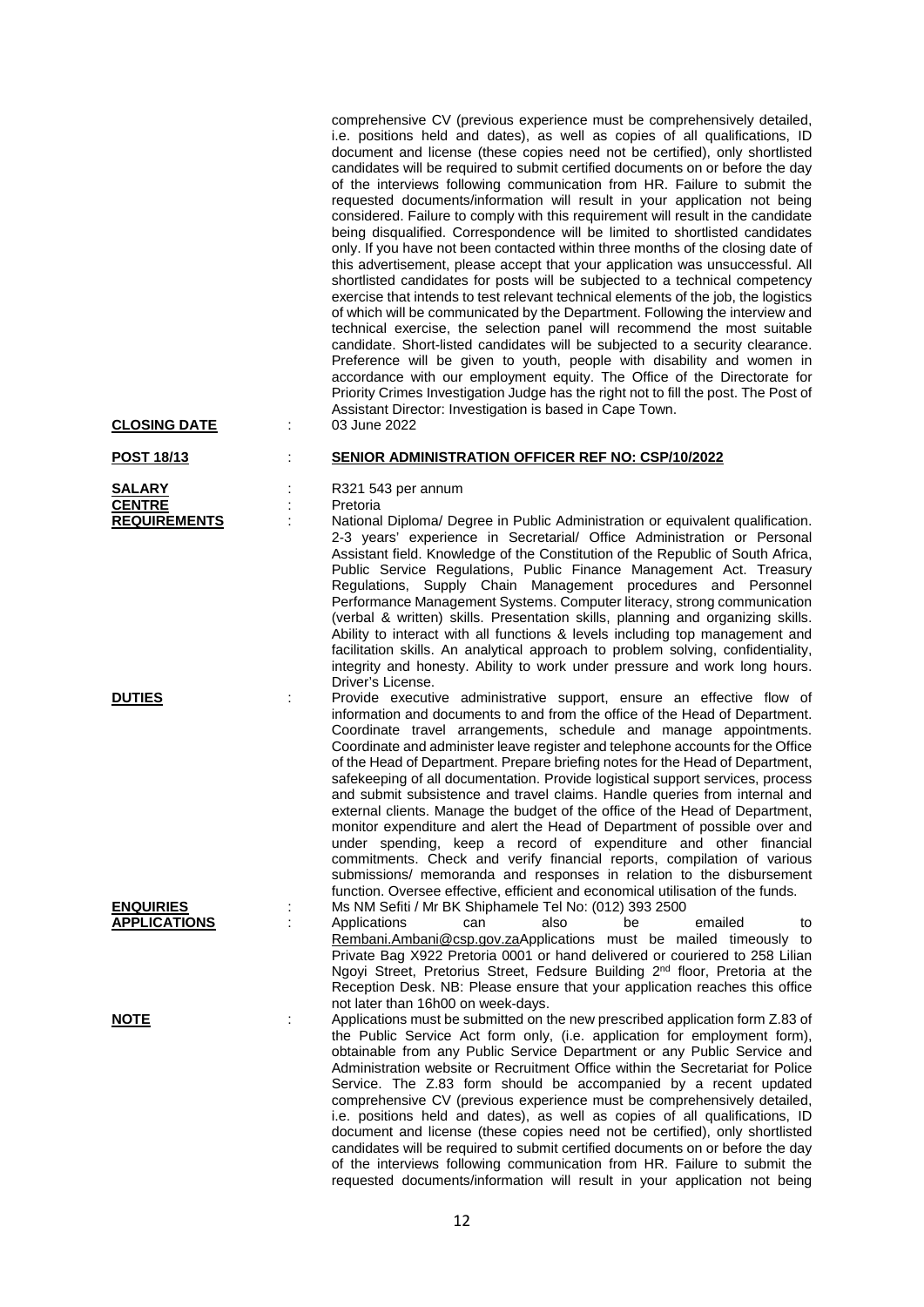considered. Failure to comply with this requirement will result in the candidate being disqualified. Correspondence will be limited to shortlisted candidates only. If you have not been contacted within three months of the closing date of this advertisement, please accept that your application was unsuccessful. All shortlisted candidates for posts will be subjected to a technical competency exercise that intends to test relevant technical elements of the job, the logistics of which will be communicated by the Department. Following the interview and technical exercise, the selection panel will recommend the most suitable candidate. Short-listed candidates will be subjected to a security clearance. The Secretary for Police Service has the right not to fill the post. All posts are based in Pretoria. Preference will be given to youth, people with disability and women in accordance with our employment equity.

## **CLOSING DATE** :

**POST 18/14** : **COMMUNICATION OFFICER REF NO: CSP/11/2022**

# (Twelve Months Contract)

**SALARY** : R261 372 per annum

**CENTRE** : Pretoria<br> **REQUIREMENTS** : Appropr

Appropriate National Diploma or Bachelor's Degree in Communication or Journalism. 1 year relevant experience in a Communication field. Knowledge of graphic design. Adobe creative suite (InDesign, Photoshop, Illustrator, Premier Pro) in the production of communication products, Digital media, Photography. Knowledge of the relevant legislation/ policies/ prescripts, guidelines, standards, procedures and best practices. Knowledge of global, regional and local political, economic and social affairs impacting on the South Africa Police Services. Events management. Computer competency (MS Word, Excel, Outlook, PowerPoint and emails). Communication skills (Written and Verbal), facilitation skills and report writing skills. Planning and organising skills. Problem solving and decision making. Interpersonal relations, sound organizing skills, and project management skills. Communication and Information management, customer focus and responsiveness and ability to work long hours. Confidentiality and high level reliability, confident and independent. Integrity and honesty. Ability to work under pressure. Ability to act with tact and discretion. Drivers' license.

**DUTIES** : Facilitate and enhance communication services. Design and implement brand awareness campaigns, Develop and implement communication campaigns and products, Design and roll out above-the-line communication campaigns and products in collaboration with relevant stakeholders (programmes, izimbizos and facilities. Render graphic design, photographic and video services. Design promotional displays, marketing brochures, packing products, animations, layout method, logos for products and services. Plan, analyse and design a visual answer to a communication problem, Review and check the design to avoid errors before the final printing, take photos and videos for department, edit photos and videos for publications, manage the departmental digital library (pictures and videos). Facilitate departmental media events and functions. Oversea departmental social media accounts (Facebook, twitter, you-tube, instagram), implement social media strategy in align with the departmental cooperate identity manual, conduct research on current social media standard trends and audience preferences. Edit, publish and share engaging content, monitor the department social media platforms and respond accordingly, stay up to date with the current technologies and trends in social media, design tools and system. Enhance department identity and brand. Develop branding initiatives, establish and maintain the image of the department, implement new features to develop brand awareness, promote departmental programmes in line with the CSPS calendar, write news diary of events to support internal publications, issue internal communication publication.

**ENQUIRIES** : Mr BK Shiphamele / Ms NM Sefiti / Tel No: (012-393-4359/2500)<br>**APPLICATIONS** : Applications can also be emailed to Gladman Bida@csp.gov.za

Applications can also be emailed to [Gladman.Bida@csp.gov.za](mailto:Gladman.Bida@csp.gov.za) Applications must be mailed timeously to Private Bag X922 Pretoria 0001 or hand delivered or couriered to 258 Lilian Ngoyi Street, Pretorius Street, Fedsure Building 2<sup>nd</sup> floor, Pretoria at the Reception Desk. NB: Please ensure that your application reaches this office not later than 16h00 on week-days.

Applications must be submitted on the new prescribed application form Z.83 of the Public Service Act form only, (i.e. application for employment form), obtainable from any Public Service Department or any Public Service and